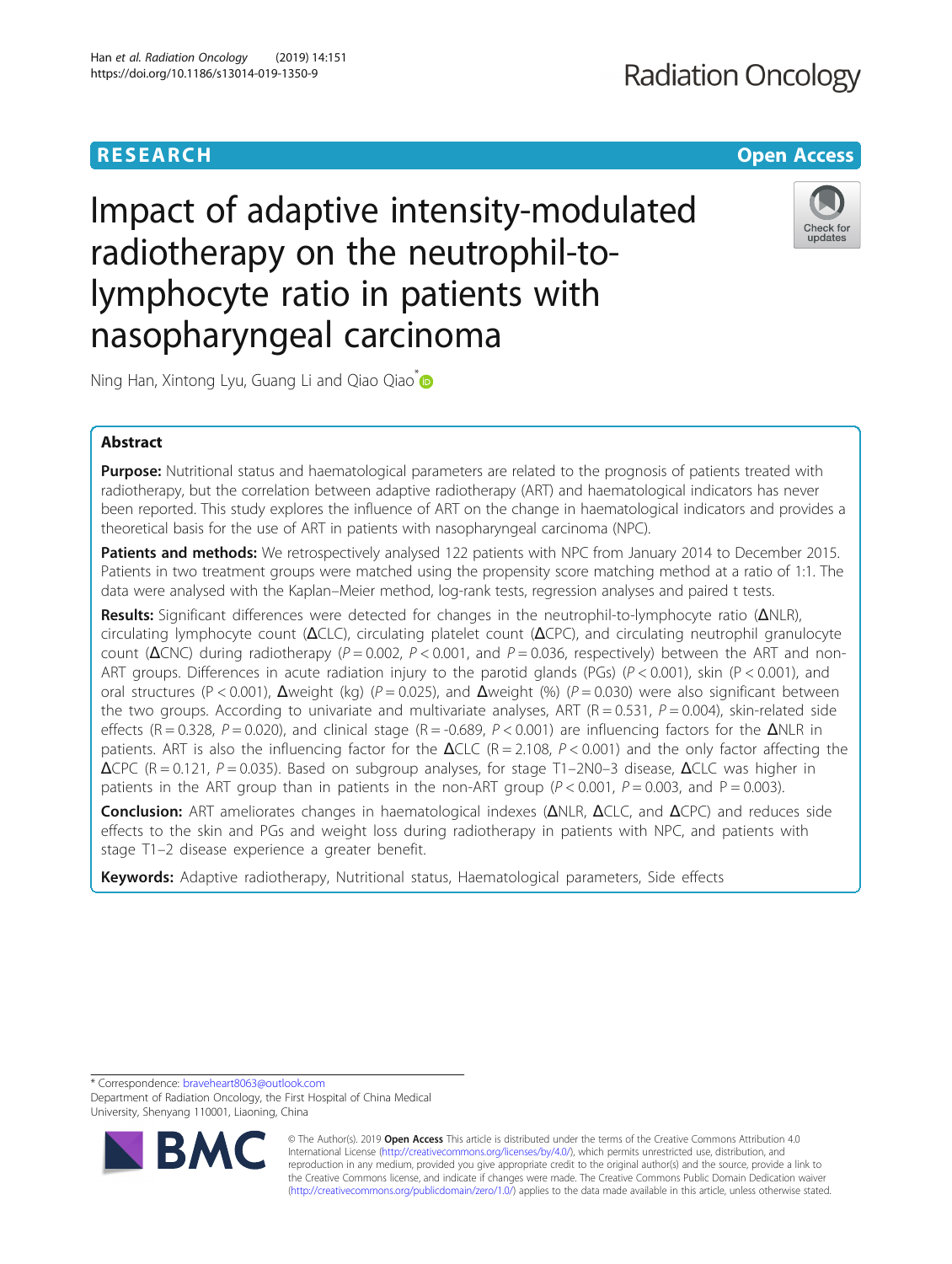## Introduction

Intensity-modulated radiotherapy (IMRT) is the main treatment that facilitates the delivery of high radiation doses to the target and reduces the delivered dose to organs. IMRT shows excellent local control with few toxicities [[1\]](#page-8-0). However, during IMRT, a significant shrinkage of the tumours and weight loss may occur in patients with nasopharyngeal carcinoma (NPC), and these changes can result in the delivery of decreased radiation doses to the tumour and increased doses to normal tissues [[2\]](#page-8-0). Adaptive radiotherapy (ART) instantly corrects the target and dose based on repeat computed tomography (CT) imaging from each patient and re-planning during the course of IMRT to identify dosimetric changes and ensure the delivery of adequate doses to target volumes and safe doses to normal tissues; thus, ART can significantly alleviate late effects (injury to the mucosa and xerostomia) in patients  $[3, 4]$  $[3, 4]$  $[3, 4]$  $[3, 4]$ .

Studies show that 30–60% of patients with head and neck cancer (HNC) suffer from malnutrition caused by complex factors, including swallowing pain, anorexia and radiotherapy-induced symptoms, all of which impair the patient's ability to eat, and many patients lose additional weight during and after treatment  $[5, 6]$  $[5, 6]$  $[5, 6]$  $[5, 6]$ . These factors greatly aggravate malnutrition of patients during radiotherapy; additionally, poor nutritional status is significantly associated with poor prognosis in patients with head and neck squamous cell carcinoma [\[7](#page-9-0)–[9\]](#page-9-0). ART can limit oral side effects and xerostomia resulting from radiationinduced damage mainly to the parotid glands (PGs) [\[4](#page-8-0), [10](#page-9-0)], thereby enhancing the nutritional intake of patients and improving nutrition during and after radiotherapy.

With the rising incidence of HNC, the TNM staging system remains inadequate, and it is becoming increasingly important to find reliable prognostic parameters [[11,](#page-9-0) [12](#page-9-0)]. Many studies have suggested that haematological parameters such as platelet counts and the neutrophil-to-lymphocyte ratio (NLR) can be used as indicators to predict the prognosis of cancer patients [[8,](#page-9-0) [13](#page-9-0)–[19](#page-9-0)]. Several pretherapeutic laboratory values, such as red cell count, have prognostic relevance for overall survival (OS) in patients with HNC [[20\]](#page-9-0).

Lou Y et al. found that compared with IMRT alone, IMRT re-planning facilitates improved local–regional recurrence-free survival (LRFS) in patients with stage T3/T4 NPC [[21\]](#page-9-0). Several studies had previously proposed that nutritional status and haematological parameters during radiotherapy are associated with prognosis in patients with head and neck squamous cell carcinoma [[7,](#page-9-0) [8,](#page-9-0) [13,](#page-9-0) [14\]](#page-9-0). In recent years, studies have suggested that nutritional status and haematological parameters are related to prognosis, but the correlation between ART and haematological indicators, such as the NLR, has never been reported. This study intends to explore the influence of ART on the change in haematological indicators and provide a theoretical basis for the use of ART in patients with NPC.

## Material and methods **Patients**

We included 122 newly diagnosed patients with histologically confirmed nonmetastatic NPC, who received radical radiotherapy with or without concurrent chemotherapy (CCT) in our hospital between January 2014 and December 2015 (Fig. [1\)](#page-2-0). All patients were staged according to the 8th edition of the American Joint Committee on Cancer (AJCC) staging system [\[22](#page-9-0)]. This study was approved by the ethics committee of our hospital. Informed consent was obtained.

# IMRT

All patients received IMRT with 6-megavoltage (MV) photons. The gross tumour target of the nasopharynx (GTVnx) and involved lymph nodes (GTVln) were outlined based on CT and magnetic resonance imaging (MRI) scans. The clinical target volume 1 (CTV1) included the GTVnx with a 5–10 mm margin and high risk structures. The clinical target volume 2 (CTV2) included regions of the nasopharyngeal cavity, maxillary sinus, pterygopalatine fossa, posterior ethmoid sinus, parapharyngeal space, skull base, anterior third of clivus, inferior sphenoid sinus, and cavernous sinus. The clinical lymph node volume (CTVln) included the upper neck lymphatic drainage regions. Organs at risk (OAR) were also outlined. The contoured critical structures included the brain stem, chiasm, optic nerves, spinal cord, eyes, lens, PGs, oral cavity, larynx, mandible, and temporomandibular joints. The prescribed doses were defined as follows: 66–70 Gy for GTVnx and GTVln; 60 Gy for CTV1; and 50 Gy for CTV2. Each dose was divided into 28–33 fractions. The dose limits for normal organs were set according to the Radiation Therapy Oncology Group (RTOG) protocol 0225 [\[23](#page-9-0)].

#### Art

All patients underwent weekly CT scanning. During each repeat CT scan, the patient maintained the same position, and the new CT scan was used to generate a new IMRT plan for the corresponding fractions of treatment. During the treatment, if re-planning was necessary, the target and OAR were re-contoured as required on the repeat CT scan and a new plan generated (Fig. [2](#page-2-0)). The aim of the new plan was to achieve comparable target volume coverage and OAR doses to the original plan.

# **CCT**

CCT, which included cisplatin (75 mg/m2, days 1–3), was given to all patients.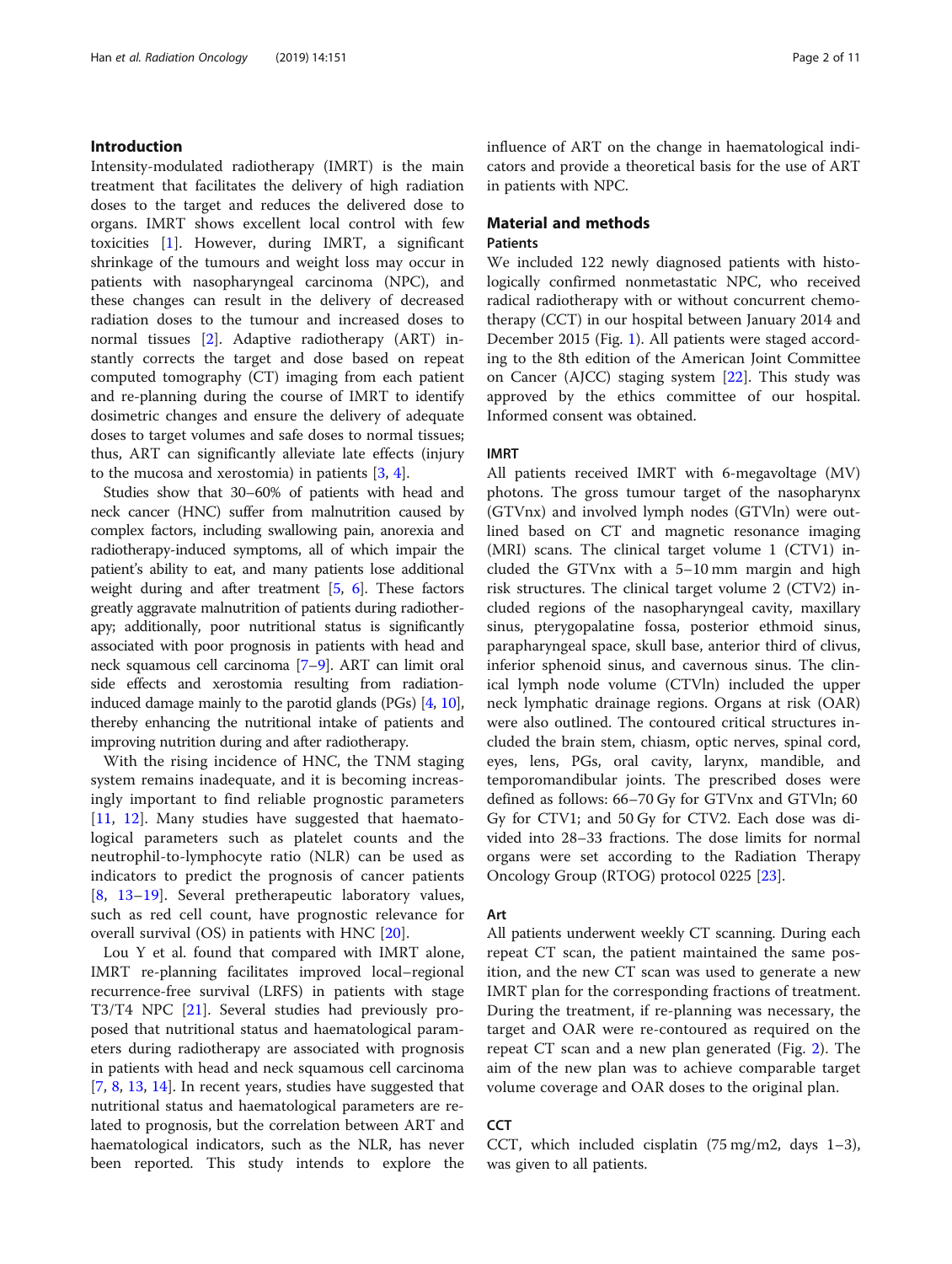<span id="page-2-0"></span>

#### Haematological parameters

Five parameters, namely, changes during radiotherapy in the NLR (ΔNLR), the circulating lymphocyte count ( $\triangle CLC$ ), the circulating platelet count ( $\triangle$ CPC), the circulating neutrophil granulocyte count (ΔCNC), and the haemoglobin count (ΔHB), were analysed. The ΔNLR during radiotherapy is the result of subtraction of the count before radiotherapy (NLR1) from the count after radiotherapy (NLR2) divided by the count before radiotherapy (NLR1):  $ΔNLR = NLR2-NLR1/NLR1$ . The  $ΔCLC$ during radiotherapy is the result of subtraction of the CLC before radiotherapy (CLC1) from the CLC after radiotherapy (CLC2) divided by the CLC before radiotherapy  $(CLC1): \Delta CLC = (CLC2-CLC1)/CLC1.$  The ΔCNC during radiotherapy is the result of subtraction of the CNC before radiotherapy (CNC1) from the CNC after radiotherapy (CNC2) divided by the CNC before radiotherapy  $(CNC1)$ :  $\Delta CNC = (CNC2-CNC1)/CNC1$ . The ΔCPC during radiotherapy is the result of subtraction of the CPC before radiotherapy (CPC1) from the CPC after radiotherapy (CPC2) divided by the CPC before radiotherapy (CPC1):  $\triangle$ CPC = (CPC2-CPC1)/CPC1.

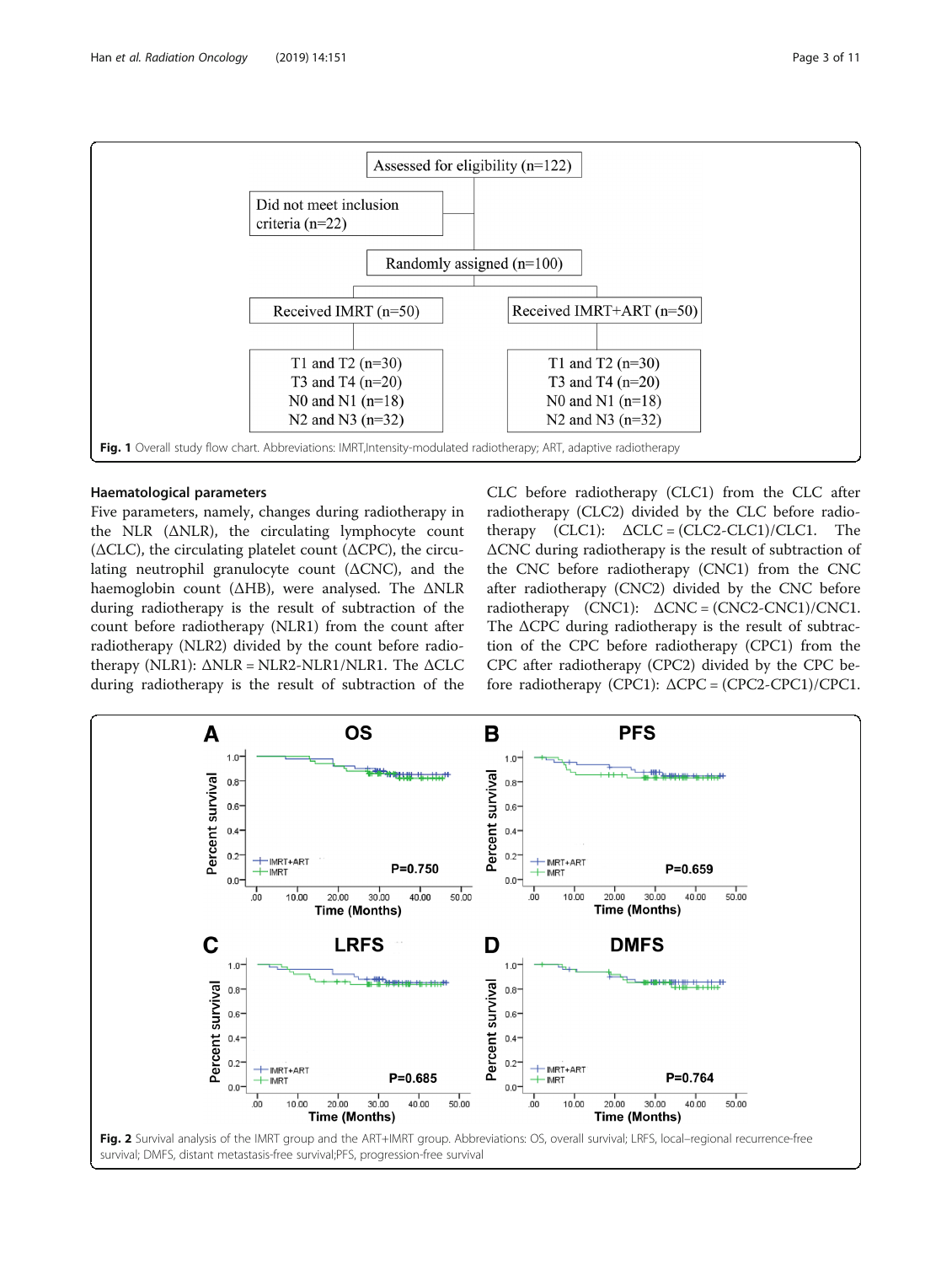The ΔHB during radiotherapy is the result of the subtraction of HB before radiotherapy (HB1) from HB after radiotherapy (HB2) divided by HB before radiotherapy  $(HB1): \Delta HB = (HB2-HB1)/HB1.$ 

#### Follow-up

All patients were evaluated weekly during radiotherapy and examined in follow-up appointments that were scheduled up to 1 month after the completion of radiotherapy and then every 3 months in years 1–2, every 6 months in years 3–5, and annually thereafter. Each follow-up included a flexible fibreoptic endoscopy, abdominal ultrasound, chest X-ray and basic serum chemistry. Either CT or MRI of the head and neck was also performed after the completion of IMRT and every 6 months thereafter.

## **Statistics**

Propensity score matching was used to divide the patients into two groups (IMRT and ART+IMRT). A oneto-one matching without replacement was performed using a 0.5 caliper width. The χ2 test and paired t test were used to test the baseline balance between the two groups. The relationship between the change in haematological parameters and treatment-related factors was analysed by Pearson's correlation. Variables with  $P < 0.05$ were included in a multivariate analysis, performed by regression analysis. Subgroup analyses were performed using paired t tests. The rates of LRFS, distant metastasis-free survival (DMFS), progression-free survival (PFS) and OS were estimated with the Kaplan– Meier method and compared with the log-rank test. All data were analysed using SPSS 22.0 software package (IBM Corporation, Armonk, NY, USA).

# Results

#### Patients and characteristics

After matching, 55 and 67 patients were treated with ART+IMRT and IMRT, respectively. Among them, 50 patients treated with ART+IMRT and 50 patients with IMRT were included in the analysis. All subsequent analyses were based on the propensity-matched cohort. The characteristics of patients after propensity score matching are shown in Table 1.

# Changes in haematological parameters in different radiotherapy modes

There were no significant differences in the pretreatment NLR, CLC, CPC, or CNC between the two groups, while the differences in the  $\triangle NLR$  ( $P = 0.002$ ),  $\triangle CLC$  (P < 0.001), and  $\triangle$ CPC (P = 0.036) were statistically significant. Differences in acute radiation injury classification of the PGs ( $P < 0.001$ ), skin ( $P < 0.001$ ) and oral structures  $(P < 0.001)$  were also significant in both

|  | Table 1 Patient characteristics and treatment details after |  |  |
|--|-------------------------------------------------------------|--|--|
|  | propensity score matching                                   |  |  |

| $\overline{\phantom{a}}$<br>Characteristics | ART+IMRT<br>$(n = 50)$ | <b>IMRT</b><br>$(n = 50)$ | P     |
|---------------------------------------------|------------------------|---------------------------|-------|
| Age (years)                                 | 54(16~72)              | 55 $(22~73)$              | 0.865 |
| Gender                                      |                        |                           | 0.500 |
| Male                                        | 33 (66%)               | 34 (68%)                  |       |
| Female                                      | 17 (34%)               | 16 (32%)                  |       |
| History of smoking                          |                        |                           | 0.500 |
| Yes                                         | 22 (44%)               | 23 (46%)                  |       |
| No                                          | 28 (56%)               | 27 (54%)                  |       |
| History of drinking                         |                        |                           | 0.795 |
| Yes                                         | 8 (16%)                | 10 (20%)                  |       |
| No                                          | 42 (84%)               | 40 (80%)                  |       |
| Family history                              |                        |                           | 0.795 |
| Yes                                         | 10 (20%)               | 8 (16%)                   |       |
| No                                          | 40 (80%)               | 42 (84%)                  |       |
| T stage                                     |                        |                           | 1     |
| T1                                          | 1(2%)                  | 1(2%)                     |       |
| T <sub>2</sub>                              | 29 (58%)               | 29 (58%)                  |       |
| T3                                          | 14 (28%)               | 14 (28%)                  |       |
| <b>T4</b>                                   | 6 (12%)                | 6 (12%)                   |       |
| N stage                                     |                        |                           | 1     |
| N <sub>0</sub>                              | 7 (14%)                | 7 (14%)                   |       |
| N1                                          | 11 (22%)               | 11 (22%)                  |       |
| N <sub>2</sub>                              | 27 (54%)               | 27 (54%)                  |       |
| N <sub>3</sub>                              | 5 (10%)                | 5 (10%)                   |       |
| Clinical stage                              |                        |                           | 1     |
| $\vert\vert$                                | 3(6%)                  | 3(6%)                     |       |
| $\mathbb{H}$                                | 40 (80%)               | 40 (80%)                  |       |
| IV                                          | 7(14%)                 | 7 (14%)                   |       |
| CCT                                         | 50 (100%)              | 50 (100%)                 | 1     |

Abbreviations: IMRT Intensity-modulated radiotherapy, ART adaptive radiotherapy, CCT concurrent chemotherapy

groups and are shown in Table [2](#page-4-0). We also compared Δweight (kg) and Δweight (%) for the two groups during radiotherapy and observed a significant difference  $(P = 0.025$  and  $P = 0.030$ , respectively).

Side effects were significantly different between the two groups; however a previous study had concluded that the mean dose (Dmean) to the PGs is related to xerostomia during the course of IMRT and that ART can decrease the Dmean to the PGs [\[10](#page-9-0)]. Therefore, we compared Dmean and dose to 50% of the volume (D50) for the PGs and Dmean, D50, and the maximum dose for the skin. Additionally, we excluded 19 patients with missing weekly CT data in the IMRT group, and 19 matched patients in the ART+IMRT group were also excluded. Moreover, 1 patient without weekly CT data in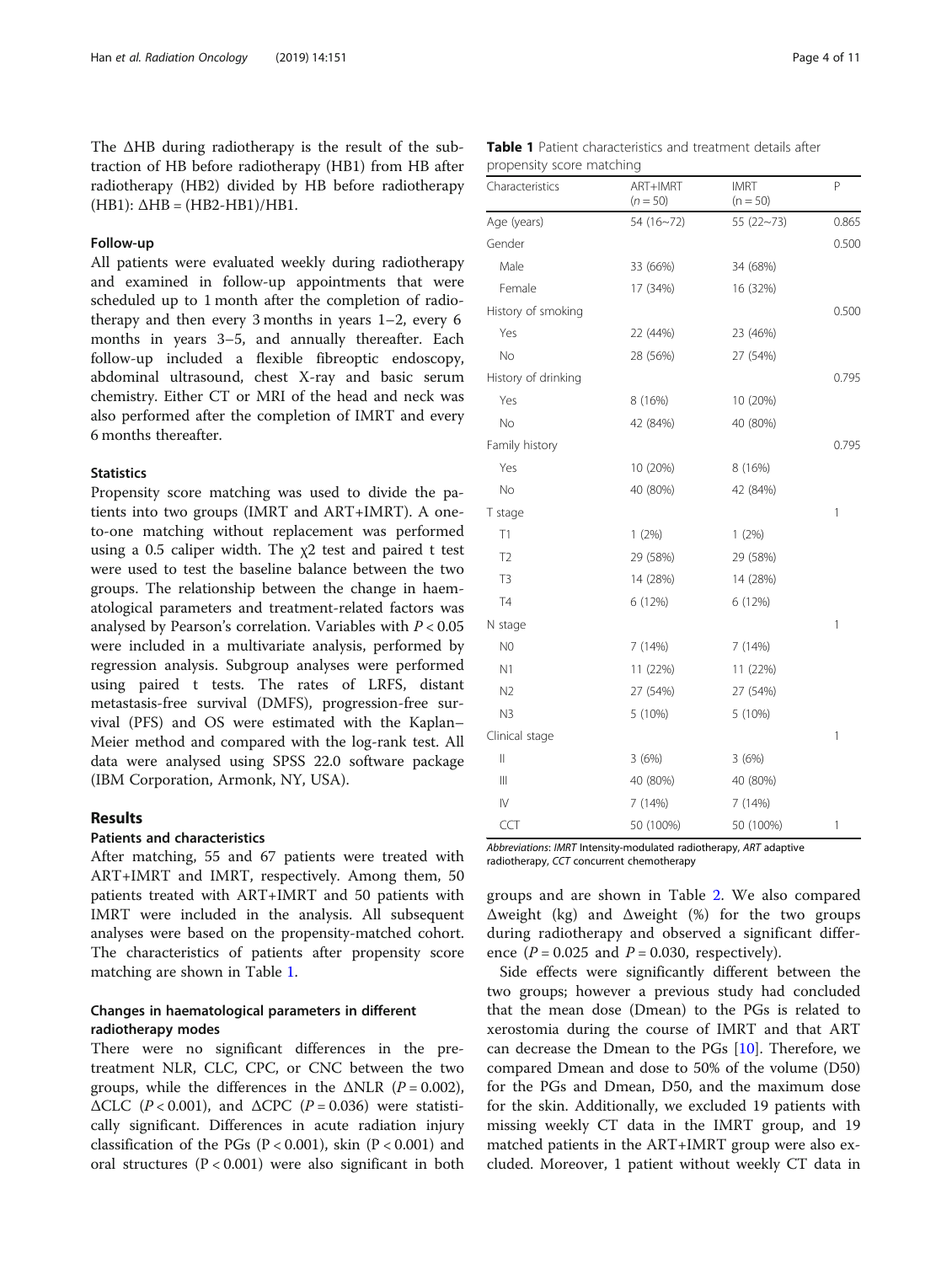<span id="page-4-0"></span>Table 2 Comparison of radiotherapy-related variables between the two groups

| Characteristics                       | $ART+IMRT(n = 50)$   | $IMRT(n = 50)$       | P                      |
|---------------------------------------|----------------------|----------------------|------------------------|
| Pre-NLR                               | $2.00 \pm 1.78$      | $2.81 \pm 2.54$      | 0.076                  |
| Pre-CLC(10 <sup>9</sup> /L)           | $1.54 \pm 0.60$      | $1.66 \pm 0.76$      | 0.381                  |
| Pre-CNC(10 <sup>9</sup> /L)           | $4.12 \pm 1.65$      | $4.16 \pm 1.87$      | 0.907                  |
| Pre-CPC(10 <sup>9</sup> /L)           | $222.9 \pm 63.02$    | $239.8 \pm 59.93$    | 0.155                  |
| Pre-HB(g/L)                           | $143.26 \pm 15.46$   | $138.92 \pm 44.15$   | 0.534                  |
| $\Delta NLR(\%)$                      | $-1.80 \pm 114.02$   | $70.34 \pm 49.40$    | $< 0.001$ <sup>*</sup> |
| $\Delta$ CLC(%)                       | $-126.33 \pm 119.97$ | $-341.36 \pm 320.99$ | $< 0.001$ <sup>*</sup> |
| $\Delta$ CNC(%)                       | $-14.43 \pm 65.43$   | $-30.57 \pm 89.83$   | 0.288                  |
| $\Delta$ CPC(%)                       | $-4.52 \pm 23.15$    | $-16.62 \pm 32.07$   | 0.036                  |
| $\Delta HCG(\%)$                      | $45.68 \pm 11.19$    | $-45.7 \pm 26.88$    | 0.303                  |
| $\Delta$ weight (Kg)                  | $-3.76 \pm 3.13$     | $-5.04 \pm 2.09$     | $0.025$ <sup>*</sup>   |
| ΔWeight(%)                            | $-7.99 \pm 3.60$     | $-5.98 \pm 4.87$     | $0.030^{*}$            |
| Acute radiation injury classification |                      |                      |                        |
| Parotid glands                        |                      |                      | $< 0.001$ <sup>*</sup> |
| 0                                     | 0                    | 0                    |                        |
| 1                                     | 13                   | 0                    |                        |
| $\overline{2}$                        | 37                   | 50                   |                        |
| 3                                     | 0                    | 0                    |                        |
| $\overline{4}$                        | 0                    | 0                    |                        |
| Skin                                  |                      |                      | $< 0.001$ <sup>*</sup> |
| 0                                     | $\overline{2}$       | 0                    |                        |
| 1                                     | 38                   | 18                   |                        |
| $\overline{2}$                        | 9                    | 26                   |                        |
| 3                                     | 1                    | 6                    |                        |
| $\overline{4}$                        | 0                    | 0                    |                        |
| Oral                                  |                      |                      | $< 0.001$ <sup>*</sup> |
| 0                                     | 8                    | 0                    |                        |
| 1                                     | 0                    | 14                   |                        |
| $\overline{2}$                        | 28                   | 12                   |                        |
| 3                                     | 14                   | 24                   |                        |
| $\overline{4}$                        | 0                    | 0                    |                        |

Abbreviations: NLR neutrophil-to-lymphocyte ratio, CLC circulating lymphocyte count, CPC circulating platelet count, CNC circulating neutrophil granulocyte count, HB the haemoglobin count  $^*P < 0.05$ 

the ART+IMRT group was excluded, and the matched patient in the IMRT group was also excluded. Hence, the new IMRT (IMRTnew) and the new ART+IMRT (ART+IMRTnew) groups were created, with 30 patients in each group. By comparison, differences in the Dmean, and D50 for the PGs and D50 for the skin were significant. For ipsilateral PGs, the difference in D50 and Dmean between the two groups was 1.28 Gy  $(P = 0.021)$ and 1.12 Gy  $(P = 0.038)$ , respectively. For contralateral PGs, the difference in D50 and Dmean between the two groups was 1.28 Gy (P = 0.021) and 0.92 Gy (P = 0.034),

respectively. For the skin, the difference in D50 between the two groups was  $11.85$  Gy ( $P < 0.001$ ) (Table 3).

#### Changes in haematological parameters and related factors

Relevant variables were included in the correlation analysis and regression analysis. The ΔNLR, ΔCLC, and ΔCPC were normally distributed. In univariate analyses, clinical stage  $(R = -0.719, P = 0.001)$ , ART  $(R = -0.721,$  $P < 0.001$ ) and acute radiation injury grade of the skin  $(R = 0.536, P = 0.001)$  were significantly associated with the ΔNLR. Additionally, ART was significantly associated with the  $\triangle CLC$  (R = 2.150, P < 0.001), and ART  $(R = 0.121, P = 0.035)$  was the only significantly correlated factor with the  $\triangle$ CPC (Table [4\)](#page-5-0).

According to the results of univariable analyses, ART, acute radiation injury grade of the skin, and clinical stage were included in a multivariate analysis. Based on the results of the multivariate analysis, ART, acute radiation injury grade of the skin, and clinical stage were the influencing factors of the  $\triangle NLR$  in patients (R = 0.531,  $P = 0.004$ ; R = 0.328, P = 0.020; and R = -0.689, P < 0.001, respectively). ART was further included in a multivariate regression analysis of ΔCLC. Because acute radiation injury grade of the skin had a  $P$  value of 0.053, close to 0.05, this factor was also included in the multivariate analysis. After calculation, the side effect to the skin was excluded, and ART was identified as the influencing factor of the  $\triangle CLC$  (R = 2.108, P < 0.001). ART was also the only factor that affected the  $\triangle$ CPC (R = 0.121, P = 0.035) (Table [5\)](#page-6-0).

# Subgroup analysis

To identify patients who benefited the most from ART, we performed subgroup analyses according to the T stage  $(T1-2$  and  $T3-4$ ) and N stage  $(N0-2$  and N3).

|  | Table 3 Dosimetric changes in the OAR |  |  |  |  |
|--|---------------------------------------|--|--|--|--|
|--|---------------------------------------|--|--|--|--|

| OARs            | ART+IMRT new<br>No.Gy | <b>IMRT</b> new<br>No.Gy | P                      |
|-----------------|-----------------------|--------------------------|------------------------|
| PG-ips          |                       |                          |                        |
| D <sub>50</sub> | $26.11 + 6.12$        | $27.39 \pm 7.19$         | $0.021$ <sup>*</sup>   |
| Dmean           | $28.68 \pm 5.99$      | $79.80 + 7.12$           | $0.038$ <sup>*</sup>   |
| PG-con          |                       |                          |                        |
| D50             | $74.69 + 3.92$        | $25.95 + 4.20$           | $0.009$ <sup>*</sup>   |
| Dmean           | $27.10 + 4.01$        | $78.02 + 4.38$           | $0.034$ <sup>*</sup>   |
| Skin            |                       |                          |                        |
| D <sub>50</sub> | $3.03 + 3.18$         | $14.88 + 6.65$           | $< 0.001$ <sup>*</sup> |
| Dmean           | $21.22 + 22.27$       | $18.52 + 4.21$           | 0.491                  |
| Dmax            | $70.64 + 5.52$        | $71.29 + 5.41$           | 0.076                  |

Abbreviations: OAR organs at risk, PGs parotid glands, Dmean mean dose, D50 dose to 50% of the volume, IMRT new the new IMRT, ART+IMRT new,the new ART+IMRT

 $^*P \leq 0.05$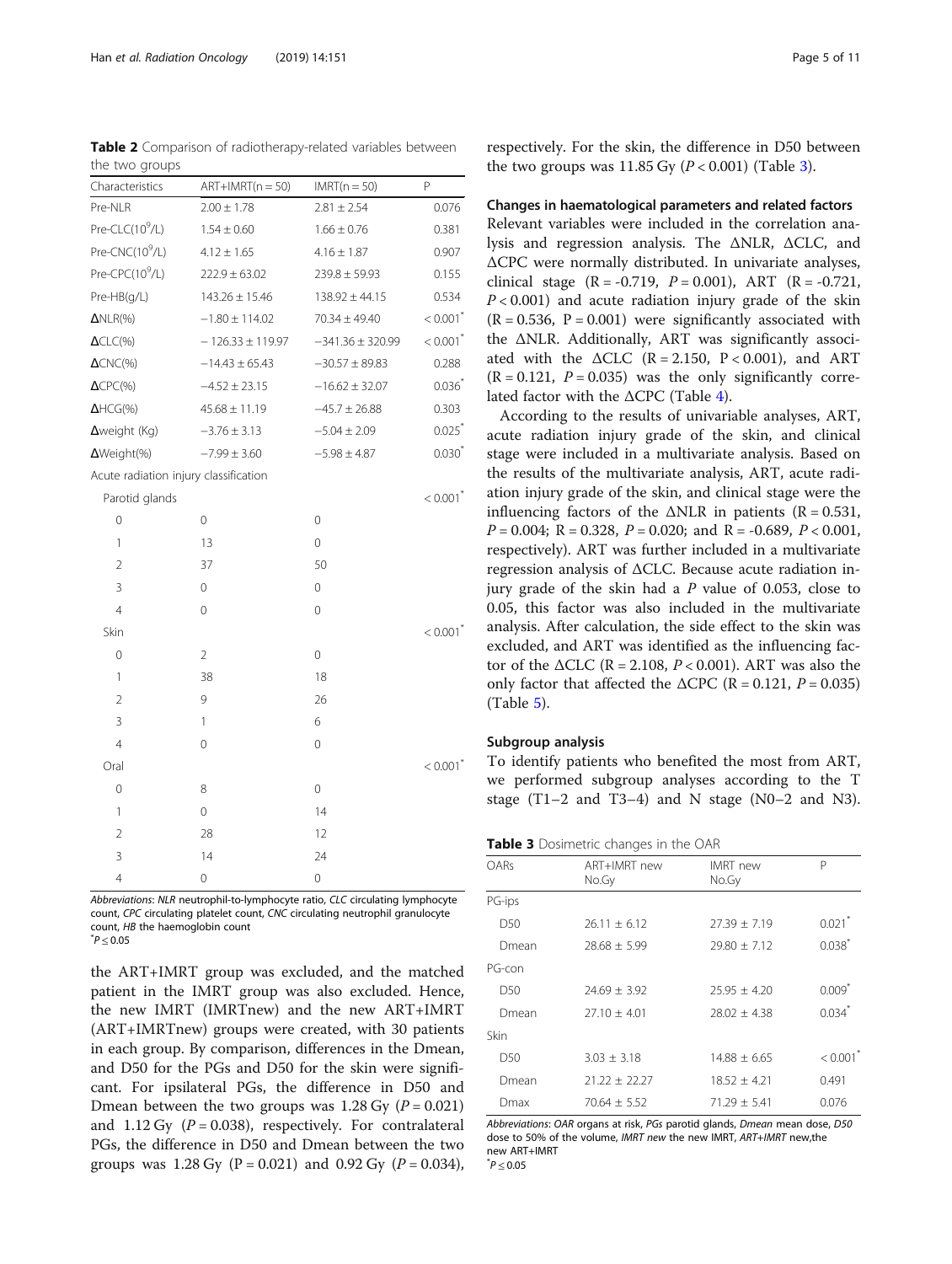| Characteristics        | <b>ANLR</b>                           |           |                  |                          | <b>ACLC</b>               |             |                  |                        | $\triangle$ CPC           |             |             |                        |
|------------------------|---------------------------------------|-----------|------------------|--------------------------|---------------------------|-------------|------------------|------------------------|---------------------------|-------------|-------------|------------------------|
|                        | Regression<br>coefficient             | <b>SD</b> | P                | Pearson<br>coefficient   | Regression<br>coefficient | <b>SD</b>   | P                | Pearson<br>coefficient | Regression<br>coefficient | SD          | P           | Pearson<br>coefficient |
| Age (years)            | 0.003                                 | 0.009     | 0.757            | 0.310                    | 0.002                     | 0.025       | 0.942            | 0.007                  | $-0.003$                  | 0.003       | 0.333       | $-0.098$               |
| Gender                 | $-0.225$                              | 0.203     | 0.270            | $-0.111$                 | $-0.782$                  | 0.564       | 0.169            | $-0.139$               | $-0.024$                  | 0.061       | 0.702       | $-0.039$               |
| History of<br>smoking  | 0.202                                 |           | 0.193 0.297      | 0.105                    | $-0.067$                  |             | 0.543 0.902      | $-0.013$               | $-0.067$                  | 0.058 0.253 |             | $-0.115$               |
| History of<br>drinking | 0.221                                 |           | 0.248 0.375      | 0.090                    | 0.375                     | 0.696 0.591 |                  | 0.054                  | 0.050                     | 0.075       | 0.503       | 0.068                  |
| Family history         | $-0.354$                              |           | 0.247 0.155      | $-0.143$                 | 0.189                     | 0.697 0.787 |                  | 0.027                  | $-0.031$                  | 0.075       | 0.679       | $-0.042$               |
| T stage                | $-0.243$                              | 0.129     | 0.064            | $-0.186$                 | 0.593                     | 0.363 0.105 |                  | 0.163                  | 0.017                     | 0.040       | 0.662       | 0.044                  |
| N stage                | $-0.015$                              |           | 0.119 0.902      | $-0.013$                 | $-0.208$                  | 0.333 0.535 |                  | $-0.063$               | 0.028                     | 0.036       | 0.435       | 0.079                  |
| Clinical stage         | $-0.719$                              | 0.205     |                  | $0.001^{\degree}$ -0.334 | 1.023                     | 0.600 0.091 |                  | 0.170                  | $-0.015$                  |             | 0.066 0.816 | $-0.024$               |
| ART                    | $-0.721$                              | 0.177     | $\,<\,$<br>0.001 | $-0.380$                 | 2.150                     | 0.490       | $\,<\,$<br>0.001 | 0.406                  | 0.121                     | 0.057       | $0.035^{*}$ | 0.211                  |
|                        | Acute radiation injury classification |           |                  |                          |                           |             |                  |                        |                           |             |             |                        |
| Parotid<br>glands      | 0.426                                 |           | 0.282 0.133      | 0.151                    | $-0.594$                  | 0.791       | 0.456            | $-0.075$               | $-0.077$                  |             | 0.086 0.370 | $-0.091$               |
| Skin                   | 0.536                                 | 0.136     | $\,<\,$<br>0.001 | 0.370                    | $-0.785$                  | 0.401       | 0.053            | $-0.194$               | $-0.046$                  | 0.044 0.293 |             | $-0.106$               |
| Oral                   | 0.110                                 |           | 0.104 0.296      | 0.106                    | 0.331                     | 0.291       | 0.258            | 0.114                  | $-0.001$                  | 0.032 0.978 |             | $-0.003$               |

<span id="page-5-0"></span>Table 4 Univariate analysis of the ΔNLR, ΔCLC, and ΔCPC

Abbreviations: ART adaptive radiotherapy, NLR neutrophil-to-lymphocyte ratio, CLC circulating lymphocyte count, CPC circulating platelet count  $^*P < 0.05$ 

The clinical stage was related to the ΔNLR during radiotherapy and was identified as an independent prognostic factor of the ΔNLR. However, there was not a wide distribution among clinical stages, and TNM staging is closely related to the clinical stage. Therefore, we performed subgroup analysis according to the TNM classification.

For patients with stage T1-4 N0–3 disease, the ΔNLR was higher in patients treated with IMRT than in patients treated with  $ART+IMRT$  ( $P = 0.018$ ,  $P = 0.032$ ,  $P = 0.029$ , and  $P = 0.004$ , respectively). For patients with T1–2N0–3 disease, the ΔCLC was higher in patients treated with ART+IMRT than in patients treated with IMRT ( $P < 0.001$ ,  $P = 0.003$ , and  $P = 0.003$ , respectively). These differences were significant (Table [6](#page-7-0)).

## Survival

The median follow-up time in the IMRT group was 33 months (12.9–45.4 months), and that in the ART+IMRT group was 33.1 months (7.1–46.8 months). The differences in OS(Fig. [3a](#page-7-0)), PFS(Fig. [3b](#page-7-0)), LRFS(Fig. [3c](#page-7-0)), and DMFS(Fig. [3](#page-7-0)d) between these two groups were not statistically significant ( $P = 0.750$ ,  $P = 0.659$ ,  $P = 0.685$  and  $P = 0.764$ , respectively) (Fig. [3\)](#page-7-0). Local recurrence was found in 3 (6%) patients in the ART+IMRT group and in 9 (18%) patients in the IMRT group, with fewer local recurrences in the ART+IMRT group than in the IMRT group.

## **Discussion**

In this study, we found that ART reduces side effects during radiotherapy in patients with NPC. We compared the acute radiation injury responses of the PGs, skin and oral structures in the last week of radiotherapy, and the differences were obvious. The differences in the ART+IMRT group was significantly less pronounced than that in the IMRT group. The acute radiation response grade for the PGs was  $\geq 2$  after the treatment in 50 patients receiving IMRT, while this was true for 37 patients in the ART+IMRT group; likewise, the acute radiation response grade for the skin was ≥2 for 32 patients in the IMRT group and 10 patients in the ART+IMRT group. The reason was that ART decreased the radiation dose to normal tissues [[3,](#page-8-0) [4](#page-8-0)]. The PGs are the most vulnerable organ during radiotherapy, regardless of volume or displacement, and the dose to the PGs results in the risk of xerostomia. Excess radiation dose to the PGs increases the risk of xerostomia, leading to a deterioration in the quality of life (QOL) [\[10\]](#page-9-0). Severe side effects, such as xerostomia and difficulty in swallowing can lead to malnutrition, which is associated with poor prognosis [\[10,](#page-9-0) [24\]](#page-9-0). Joel Castelli et al. noted that anatomical changes during IMRT were the main cause of overdose to the PGs [[10\]](#page-9-0). The average volume of the PGs decreased by 28% during radiotherapy, and the weekly re-planning could account for the changes in the volume of the PGs in real time. The Dmean for the PGs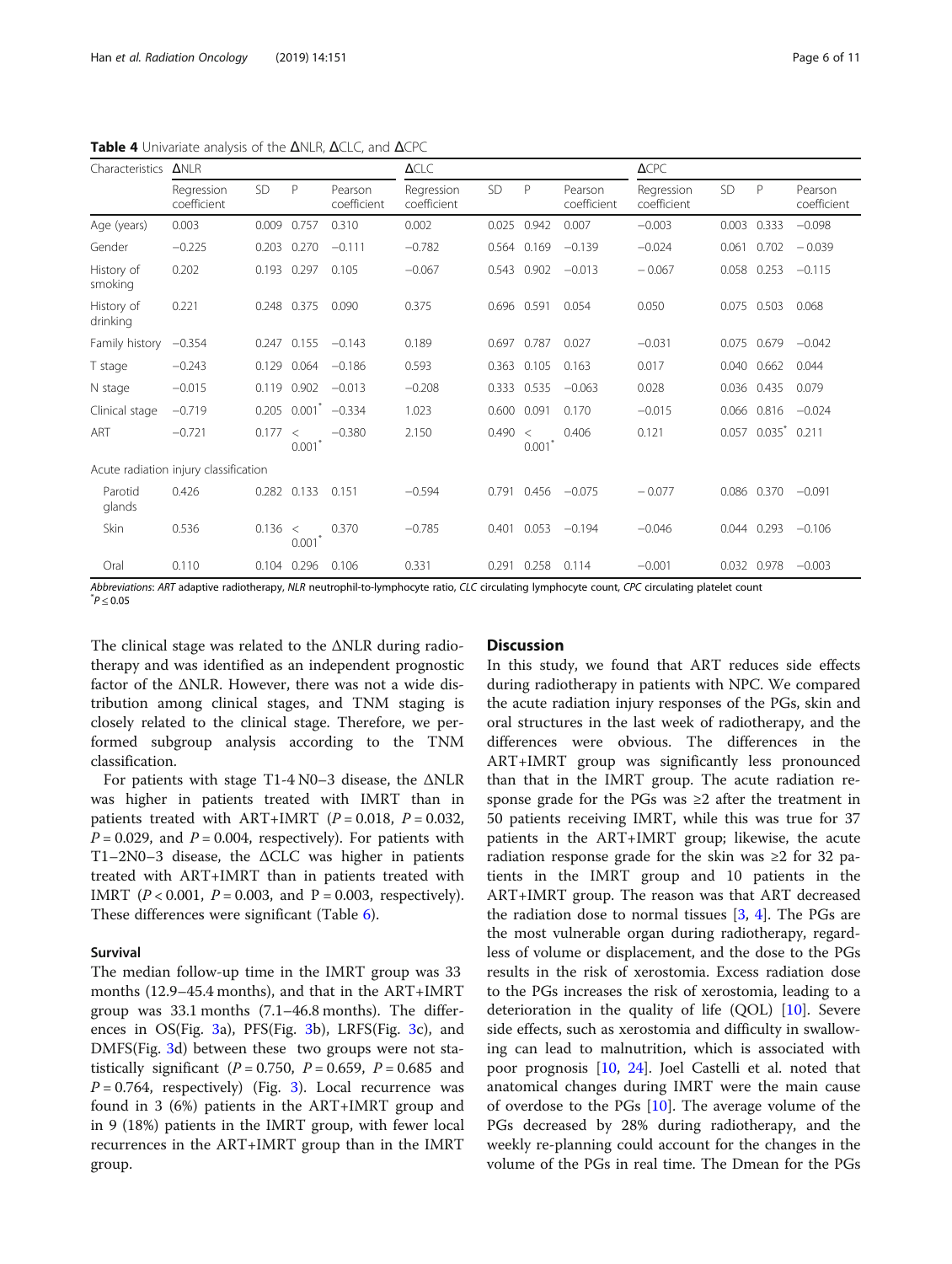<span id="page-6-0"></span>

| aracteristics        | $\frac{R}{2}$                |             |                                    |                  |             | <b>ACLC</b> |             |                                                  |                |                       | <b>ACPC</b> |             |                                                                |             |  |
|----------------------|------------------------------|-------------|------------------------------------|------------------|-------------|-------------|-------------|--------------------------------------------------|----------------|-----------------------|-------------|-------------|----------------------------------------------------------------|-------------|--|
|                      | Regression SD<br>coefficient |             | standard regression<br>coefficient |                  |             | oefficient  |             | regression SD Standard regression<br>coefficient |                |                       |             |             | Regression SD Standard regression T<br>coefficient coefficient |             |  |
|                      | $-0.531$                     |             | $0.181 - 0.280$                    |                  | $-2.933004$ | 2.108       | 0.549 0.398 |                                                  |                | $3.842 < 0.001$ 0.121 |             | 0.057 0.211 |                                                                | 2.141 0.035 |  |
| Acute injury of skin | 0.328                        | 0.139 0.226 |                                    | .366             | 0.020       | $-0.073$    |             | 0.419 - 0.018                                    | $-0.174$ 0.862 |                       | I           |             |                                                                |             |  |
| linical stage        | $-0.689$                     |             | $-0.185 - 0.320$                   | $-3.727 < 0.001$ |             | I           |             |                                                  |                |                       | I           |             | I                                                              |             |  |

Abbreviations: ART adaptive radiotherapy, NLR neutrophil-to-lymphocyte ratio, CLC circulating lymphocyte count, CPC circulating platelet count Abbreviations: ART adaptive radiotherapy, NLR neutrophil-to-lymphocyte ratio, CLC circulating lymphocyte count, CPC circulating platelet count<br>\*P ≤ 0.05

Table 5 Multivariate analysis of the ANLR, ACLC, and ACPC Table 5 Multivariate analysis of the ΔNLR, ΔCLC, and ΔCPC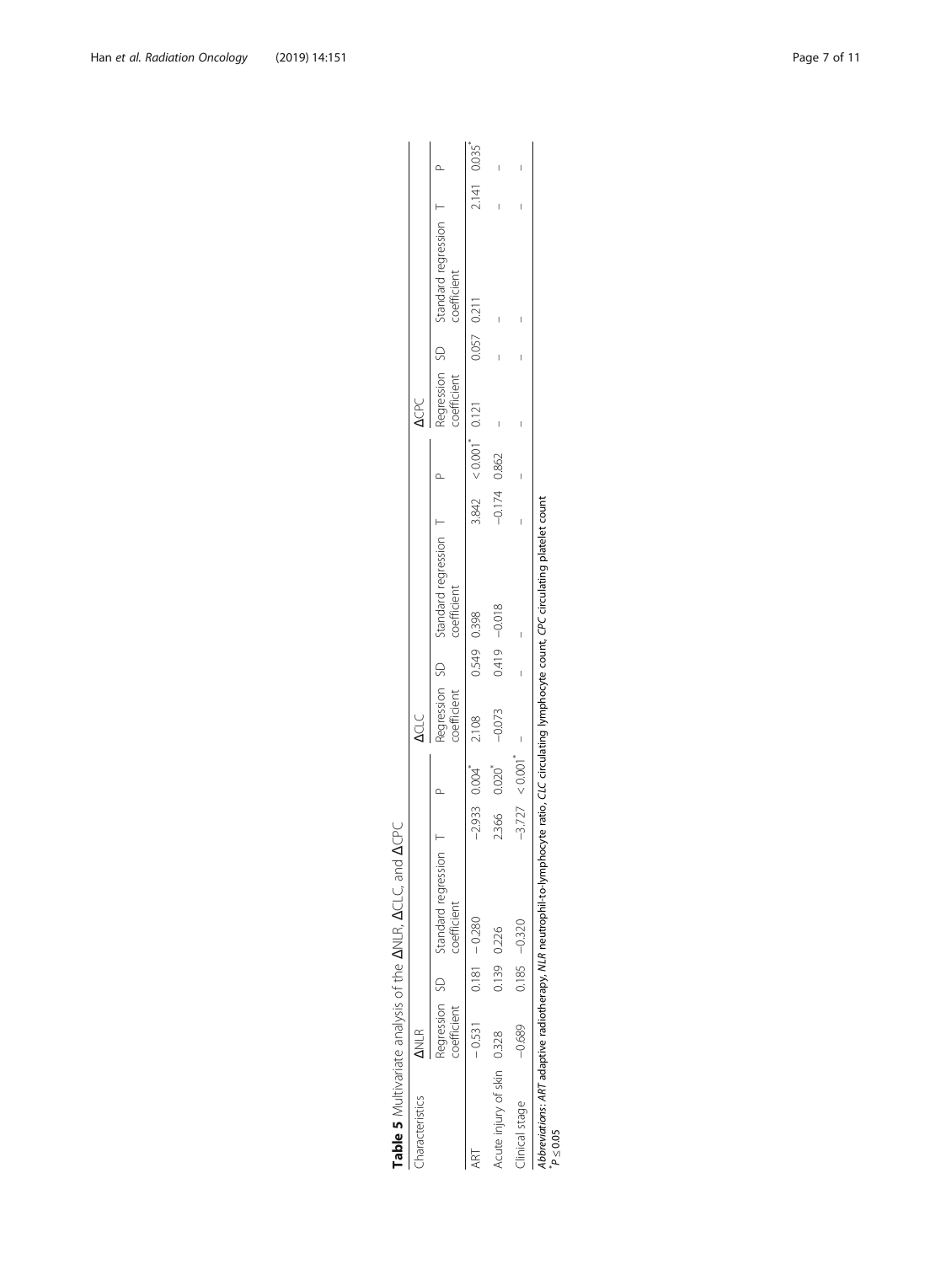<span id="page-7-0"></span>Table 6 Comparison of the ΔNLR, ΔCLC, and ΔCPC in different subgroups according to TNM stages

| Characteristics $\Delta NLR(\%)$ |                                |             |   | $\Delta CLC(\%)$                                                                                                                                                     |             |   | $\Delta$ CPC(%) |             |   |
|----------------------------------|--------------------------------|-------------|---|----------------------------------------------------------------------------------------------------------------------------------------------------------------------|-------------|---|-----------------|-------------|---|
|                                  | ART+IMRT                       | <b>IMRT</b> | P | ART+IMRT                                                                                                                                                             | <b>IMRT</b> | P | ART+IMRT        | <b>IMRT</b> | P |
| T stage                          |                                |             |   |                                                                                                                                                                      |             |   |                 |             |   |
|                                  |                                |             |   | $1-2(n=30)$ $15.61 \pm 65.69$ $59.03 \pm 58.52$ $0.018$ $-117.93 \pm 88.14$ $-406.47 \pm 350.15$ $< 0.001$ $-6.80 \pm 20.87$ $-19.07 \pm 34.61$ $0.107$              |             |   |                 |             |   |
|                                  |                                |             |   | $3-4(n=20)$ $-27.92 \pm 157.78$ $57.65 \pm 34.57$ $0.032$ <sup>*</sup> $-138.93 \pm 155.13$ $-243.70 \pm 240.36$ $0.095$ $-1.1 \pm 26.93$ $-12.96 \pm 29.24$ $0.199$ |             |   |                 |             |   |
| N stage                          |                                |             |   |                                                                                                                                                                      |             |   |                 |             |   |
|                                  | $0-1(n = 18)$ 2.17 ± 130.78    |             |   | $76.54 \pm 12.69$ $0.029^*$ $-109.18 \pm 107.03$ $-312.87 \pm 219.52$ $0.003^*$ $-6.21 \pm 24.70$ $-18.57 \pm 25.47$ 0.171                                           |             |   |                 |             |   |
|                                  | $2-3(n=32)$ $-4.03 \pm 107.59$ |             |   | $66.85 \pm 61.10$ $0.004^*$ $-135.98 \pm 129.10$ $-357.39 \pm 372.84$ $0.003^*$ $-3.58 \pm 22.97$ $-15.53 \pm 36.05$ 0.117                                           |             |   |                 |             |   |

Abbreviations: ART adaptive radiotherapy, IMRT Intensity-modulated radiotherapy, NLR neutrophil-to-lymphocyte ratio, CLC circulating lymphocyte count; CPC, circulating platelet count

 $^*P \leq 0.05$ 

decreased by an average of 5 Gy, and the risk of xerostomia decreased by 11% [\[10\]](#page-9-0). The Dmean to the PGs is associated with the volume of PGs during radiotherapy [[25](#page-9-0)–[30](#page-9-0)], and there was a difference between the delivered dose and the planned dose to the PGs during radiotherapy. Brouwer also demonstrated that the Dmean to the PGs in patients with HNC significantly increased during radiotherapy, and ART reduced the Dmean to the PGs, thus alleviating the symptoms of xerostomia [[4](#page-8-0)]. Deng et al. noted that patients with NPC who received IMRT experienced significant anatomical changes during the course of treatment, and ART was necessary to maintain optimal doses to targets and OAR. Patients with NPC who were subjected to re-planning at cycles 5 and 15 were compared with patients who only received IMRT. The planning target volume in the ART group were significantly improved. Compared with those in the IMRT group, the Dmean to the PGs in the ART+IMRT group decreased by  $1.27 \pm 1.05$  Gy, the V50 to the PGs decreased by  $4.12 \pm 3.58$ %, and the V55 for the skin decreased by  $0.91 \pm 1.83\%$  [\[31\]](#page-9-0).

Myelosuppression is a common side effect of radiotherapy. When myelosuppression occurs, haematopoietic stem cells cannot produce enough normal blood cells, which leads to complications such as anaemia, infection

and bleeding, and these complications seriously affect the survival of patients. Moreover, as inflammation plays an important role in tumour development [[32\]](#page-9-0), many studies have suggested that inflammation-related factors (such as the NLR, lymphocyte count, and neutrophil count) in the blood can predict the prognosis of patients, [[32](#page-9-0)–[39](#page-9-0)] and these parameters can be evaluated by conventional examinations. Several studies have shown that a decrease in lymphocyte count in the peripheral blood of patients with NPC is associated with poor OS and PFS [[33,](#page-9-0) [34,](#page-9-0) [36](#page-9-0), [37](#page-9-0)], and that the neutrophil count is related to OS, DSS, and DMFS [[33,](#page-9-0) [38\]](#page-9-0). The NLR was also thought to be associated with prognosis in many types of cancers [\[39](#page-9-0)–[41\]](#page-9-0), and a higher NLR is related to poor prognosis [\[42](#page-9-0)–[47\]](#page-9-0). A meta-analysis by Yukinori Takenaka demonstrated that elevated NLR was associated with poor OS, DSS, PFS, and DMFS [\[48\]](#page-9-0). In our study, 12 (24%) patients treated with ART+IMRT had a lower NLR after treatment than that before; additionally, 41 (81%) patients experienced a decrease in the CLC, 36 (72%) patients experienced a decrease in the CNC, and 31 (62%) patients experienced a decrease in the CPC after treatment. For the IMRT group, these number were 3 (6%), 48 (96%), 24 (48%), and 38 (76%), respectively.

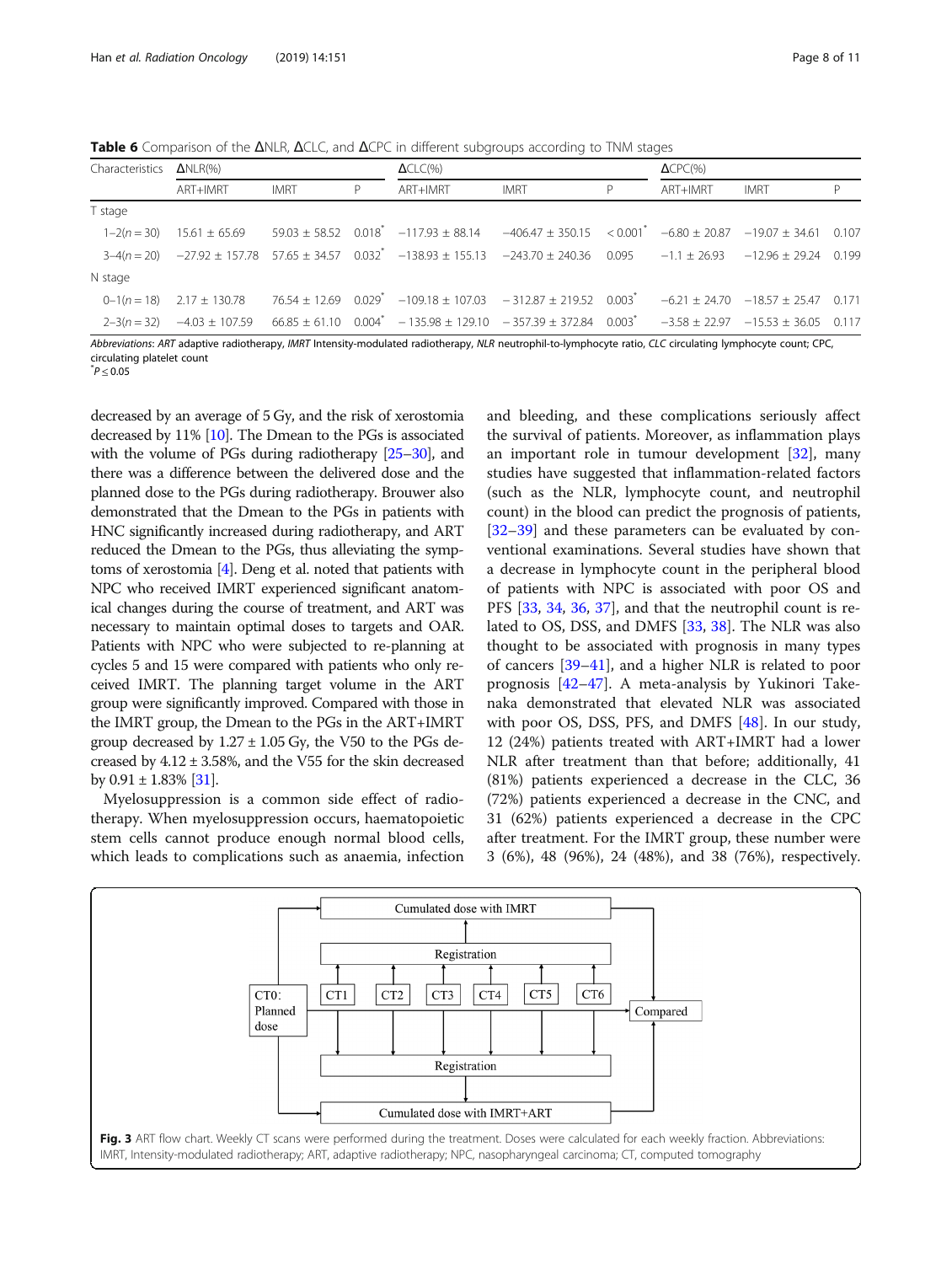<span id="page-8-0"></span>Patients in the ART and IMRT groups demonstrated significant differences in the ΔNLR ( $P < 0.001$ ), ΔCLC ( $P <$ 0.001), ΔCNC ( $P = 0.045$ ), and ΔCPC ( $P = 0.03$ ). This finding supports the changes in haematological parameters during radiotherapy in patients. ART can ameliorate the decrease in haematological parameters during radiotherapy and mitigate myelosuppression after radiotherapy.

Furthermore, correlation analysis and regression analysis showed that ART was an independent factor influencing haematological parameters (ΔNLR, ΔCLC, and ΔCPC). A study of cervical cancer patients by Emily et al. suggested that pre-treatment total lymphocyte count (TLC) ≥1000 cells/mm3 and post-treatment TLC > 500 cells/mm3 indicated a 77% (hazard ratio (HR): 0.23; 95% confidence interval (CI): 0.05–1.03;  $P = 0.053$ ) and 58% decrease in the risk of death (HR: 0.42; 95% CI: 0.12–1.46;  $P = 0.17$ ), respectively [[8\]](#page-9-0). Unfortunately, no such studies have recently been conducted for HNC.

A retrospective study in 2016 suggested that ART can improve the prognosis of patients with NPC. The study followed 132 NPC patients (66 receiving ART and 66 receiving IMRT), and the 5-year LRFS rate was higher in the IMRT re-planning group than in the IMRT only group (96.7 vs. 88.1%,  $P = 0.022$ ). Distant metastasis remains the main pattern of treatment failure. A total of 21.2% patients in the IMRT re-planning group and 28.8% patients in the IMRT only group had distant metastasis [\[21](#page-9-0)]. Two previous studies have also suggested that ART improves clinical outcomes in patients with HNC, including improvements in local control and reductions in late side effects [3, [21\]](#page-9-0). However, based on our follow-up data, the differences in OS, PFS, DMFS, and LRFS were not statistically significant, although 3 (6%) patients in the ART+IMRT group 9 (18%) patients in the IMRT group experienced local recurrence. During the course of radiotherapy, most patients experienced anatomical changes, such as tumour shrinkage and weight loss, resulting in an insufficient dose to the target area [2], which greatly improved the LRFS rate of patients. ART can alleviate these anatomical changes to maintain a satisfactory dose to the target volumes [[21](#page-9-0)].

Although studies have shown that patients with the same TNM stage may have different clinical outcomes [[49](#page-9-0)–[51](#page-10-0)], TNM stages remain the standard for predicting prognosis and stratification of patients in studies. In our study, patients were separated according to their TNM stage. The results showed that the change in haematological parameters of patients with stage T1–2 disease was significantly better than that of patients with stage T3–4 disease. Notably, the number of patients in this study was limited.

## Conclusion

Our study compared changes in side effects, haematologic parameters and weight during radiotherapy between patients receiving ART+IMRT and IMRT alone. We found that ART had an effect on the side effects and the change in haematologic parameters during radiotherapy, and patients with T1–2 disease experienced a greater benefit. According to the follow-up, the differences in OS, PFS, LRFS and DMFS were not statistically significant, but the number of local recurrences in the IMRT group was higher than that in the ART+IMRT group. Nevertheless, these results are preliminary and need to be validated.

## Additional file

[Additional file 1:](https://doi.org/10.1186/s13014-019-1350-9) Patient characteristics and radiotherapy-related variables between the two groups. (XLSX 23 kb)

#### Acknowledgements

Not applicable.

#### Authors' contributions

NH, QQ have made substantial contributions to conception and design; NH, XTL, and GL have made substantial contributions to acquisition of data, or analysis and interpretation of data; NH, XTL and QQ have been involved in drafting the manuscript or revising it critically for important intellectual content; All authors have given final approval of the version to be published; All authors agree to be accountable for all aspects of the work in ensuring that questions related to the accuracy or integrity of any part of the work are appropriately investigated and resolved.

#### Funding

This research did not receive any specific grant from funding agencies in the public, commercial, or not-for-profit sectors.

#### Availability of data and materials

Data used in this study can be found in the Additional file 1: Table S1.

#### Ethics approval and consent to participate

This study was approved by the Ethics Committee of the First Hospital of China medical University. Informed consent was obtained.

#### Consent for publication

Not applicable.

#### Competing interests

The authors declare that they have no competing interests.

Received: 30 June 2019 Accepted: 28 July 2019 Published online: 22 August 2019

#### References

- 1. Xiao W, Huang S, Han F, et al. Local control, survival, and late toxicities of locally advanced nasopharyngeal carcinoma treated by simultaneous modulated accelerated radiotherapy combined with cisplatin concurrent chemotherapy: long-term results of a phase 2 study. Cancer. 2011;117(9): 1874–83.
- 2. Cheng H, Wu V, Ngan R, et al. A prospective study on volumetric and dosimetric changes during intensity-modulated radiotherapy for nasopharyngeal carcinoma patients. Radiother Oncol. 2012;104(3):317–23.
- 3. Zhao L, Wan Q, Zhou Y, Deng X, Xie C, Wu S. The role of replanning in fractionated intensity modulated radiotherapy for nasopharyngeal carcinoma. Radiother Oncol. 2011;98(1):23–7.
- 4. Brouwer C, Steenbakkers R, van der Schaaf A, et al. Selection of head and neck cancer patients for adaptive radiotherapy to decrease xerostomia. Radiother Oncol. 2016;120(1):36–40.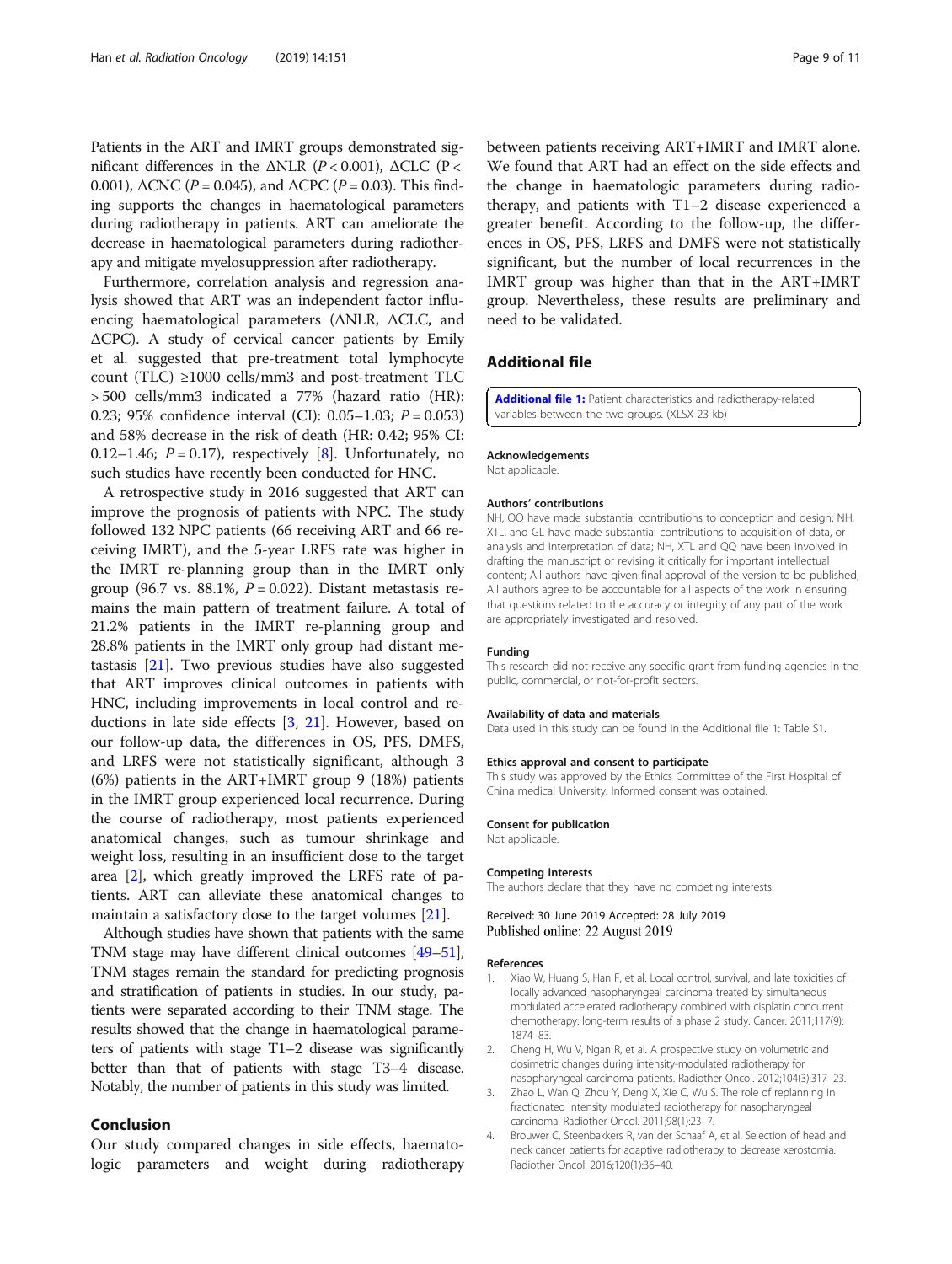- <span id="page-9-0"></span>5. Ravasco P, Monteiro-Grillo I, Vidal P, Camilo M. Nutritional deterioration in cancer: the role of disease and diet. Clin Oncol (R Coll Radiol). 2003;15(8): 443–50.
- 6. Cho Y, Roh J, Jung J, et al. Prediction of posttreament significant body weight loss and its correlation with disease-free survival in patients with oral squamous cell carcinomas. Nutr Cancer. 2013;65(3):417–23.
- 7. Moon H, Roh J, Lee S, et al. Prognostic value of nutritional and hematologic markers in head and neck squamous cell carcinoma treated by chemoradiotherapy. Radiother Oncol. 2016;118(2):330–4.
- Wu E, Oduyebo T, Cobb L, et al. Lymphopenia and its association with survival in patients with locally advanced cervical cancer. Gynecol Oncol. 2016;140(1):76–82.
- 9. Grossman S, Ellsworth S, Campian J, et al. Survival in patients with severe lymphopenia following treatment with radiation and chemotherapy for newly diagnosed solid tumors. J Natl Compr Cancer Netw. 2015;13(10):1225–31.
- 10. Castelli J, Simon A, Louvel G, et al. Impact of head and neck cancer adaptive radiotherapy to spare the parotid glands and decrease the risk of xerostomia. Radiat Oncol. 2015;10:6.
- 11. Dahlstrom K, Calzada G, Hanby J, et al. An evolution in demographics, treatment, and outcomes of oropharyngeal cancer at a major cancer center: a staging system in need of repair. Cancer. 2013;119(1):81–9.
- 12. Rios Velazquez E, Hoebers F, Aerts H, et al. Externally validated HPV-based prognostic nomogram for oropharyngeal carcinoma patients yields more accurate predictions than TNM staging. Radiother Oncol. 2014;113(3):324–30.
- 13. Lin Y, Chang K, Lin Y, Chang T. Pretreatment combination of platelet counts and neutrophil-lymphocyte ratio predicts survival of nasopharyngeal cancer patients receiving intensity-modulated radiotherapy. Onco Targets Ther. 2017;10:2751–60.
- 14. Sumner W, Stokes W, Oweida A, et al. Survival impact of pre-treatment neutrophils on oropharyngeal and laryngeal cancer patients undergoing definitive radiotherapy. J Transl Med. 2017;15(1):168.
- 15. Zhu M, Feng M, He F, Han B, et al. Pretreatment neutrophil-lymphocyte and platelet-lymphocyte ratio predict clinical outcome and prognosis for cervical Cancer. Clin Chim Acta. 2018;483:296–302 (undefined).
- 16. Zhou YC, Chen LL, Xu HB, Sun Q, Zhang Q, Cai HF, Jiang H. Aging-related prognosis analysis of definitive radiotherapy for very elderly esophageal cancer. Cancer Med. 2018;7(5):1837–44.
- 17. Wu CC, Li SH, Lu HI, Lo CM, Wang YM, Chou SY, Chen YH. Inflammationbased prognostic scores predict the prognosis of locally advanced cervical esophageal squamous cell carcinoma patients receiving curative concurrent chemoradiotherapy: a propensity score-matched analysis. PeerJ. 2018;6: e5655 (undefined).
- 18. Pike L, Bang A, Mahal B, et al. The impact of radiation therapy on lymphocyte count and survival in metastatic cancer patients receiving PD-1 immune checkpoint inhibitors. Int J Radiat Oncol Biol Phys. 2018;103(1):142–51.
- 19. Liu X, Liu Z, Lin E, Chen Y, Sun X, Zhou Z. A cumulative score based on preoperative fibrinogen and the neutrophil-lymphocyte ratio to predict outcomes in resectable gastric cancer. Cancer Manag Res. 2018;10:3007–14.
- 20. Peter F, Wittekindt C, Finkensieper M, Kiehntopf M, Guntinas-Lichius O. Prognostic impact of pretherapeutic laboratory values in head and neck cancer patients. J Cancer Res Clin Oncol. 2013;139(1):171–8.
- 21. Luo Y, Qin Y, Lang J. Effect of adaptive replanning in patients with locally advanced nasopharyngeal carcinoma treated by intensity-modulated radiotherapy: a propensity score matched analysis. Clin Transl Oncol. 2017; 19(4):470–6.
- 22. Edge S, Compton C. The American joint committee on Cancer: the 7th edition of the AJCC cancer staging manual and the future of TNM. Ann Surg Oncol. 2010;17(6):1471–4.
- 23. Lee N, Harris J, Garden AS, et al. Intensity-modulated radiation therapy with or without chemotherapy for nasopharyngeal carcinoma: radiation therapy oncology group phase II trial 0225. J Clin Oncol. 2009;27(22):3684–90.
- 24. Chen W, Lai C, Lee T, et al. Scintigraphic assessment of salivary function after intensity-modulated radiotherapy for head and neck cancer: correlations with parotid dose and quality of life. Oral Oncol. 2013;49(1):42–8.
- 25. Broggi S, Fiorino C, Dell'Oca I, et al. A two-variable linear model of parotid shrinkage during IMRT for head and neck cancer. Radiother Oncol. 2010; 94(2):206–12.
- 26. Reali A, Anglesio S, Mortellaro G, et al. Volumetric and positional changes of planning target volumes and organs at risk using computed tomography imaging during intensity-modulated radiation therapy for head-neck cancer: an "old" adaptive radiation therapy approach. Radiol Med. 2014;119(9):714–20.
- 27. Sanguineti G, Ricchetti F, Thomas O, Wu B, McNutt T. Pattern and predictors of volumetric change of parotid glands during intensity modulated radiotherapy. Br J Radiol. 2013;86(1031):20130363.
- 28. Sanguineti G, Ricchetti F, Wu B, McNutt T, Fiorino C. Parotid gland shrinkage during IMRT predicts the time to xerostomia resolution. Radiat Oncol. 2015; 10:19.
- 29. Vásquez Osorio E, Hoogeman M, Al-Mamgani A, Teguh D, Levendag P, Heijmen B. Local anatomic changes in parotid and submandibular glands during radiotherapy for oropharynx cancer and correlation with dose, studied in detail with nonrigid registration. Int J Radiat Oncol Biol Phys. 2008;70(3):875–82.
- 30. Wang X, Lu J, Xiong X, et al. Anatomic and dosimetric changes during the treatment course of intensity-modulated radiotherapy for locally advanced nasopharyngeal carcinoma. Med Dosim. 2010;35(2):151–7.
- 31. Deng S, Liu X, Lu H, et al. Three-phase adaptive radiation therapy for patients with nasopharyngeal carcinoma undergoing intensity-modulated radiation therapy: Dosimetric analysis. Technol Cancer Res Treat. 2017: 1533034617709396.
- 32. He J, Shen G, Ren Z, et al. Pretreatment levels of peripheral neutrophils and lymphocytes as independent prognostic factors in patients with nasopharyngeal carcinoma. Head Neck. 2012;34(12):1769–76.
- 33. Jin Y, Ye X, He C, Zhang B, Zhang Y. Pretreatment neutrophil-to-lymphocyte ratio as predictor of survival for patients with metastatic nasopharyngeal carcinoma. Head Neck. 2015;37(1):69–75.
- 34. Su L, Zhang M, Zhang W, Cai C, Hong J. Pretreatment hematologic markers as prognostic factors in patients with nasopharyngeal carcinoma: a systematic review and meta-analysis. Medicine (Baltimore). 2017;96(11):e6364.
- 35. Jiang R, Cai X, Yang Z, et al. Elevated peripheral blood lymphocyte-tomonocyte ratio predicts a favorable prognosis in the patients with metastatic nasopharyngeal carcinoma. Chin J Cancer. 2015;34(6):237–46.
- 36. Li J, Jiang R, Liu W, et al. A large cohort study reveals the association of elevated peripheral blood lymphocyte-to-monocyte ratio with favorable prognosis in nasopharyngeal carcinoma. PLoS One. 2013;8(12):e83069.
- 37. Luo X, He W, Huang H, et al. Design of a prognostic score model for nasopharyngeal carcinoma. Head Neck. 2015;37(5):624–9.
- 38. Ke L, Xiang Y, Xia W, et al. A prognostic model predicts the risk of distant metastasis and death for patients with nasopharyngeal carcinoma based on pre-treatment interleukin 6 and clinical stage. Clin Immunol. 2016;164:45–51.
- 39. Templeton A, McNamara M, Šeruga B, et al. Prognostic role of neutrophilto-lymphocyte ratio in solid tumors: a systematic review and meta-analysis. J Natl Cancer Inst. 2014;106(6):dju124.
- 40. Sunakawa Y, Yang D, Cao S, et al. Immune-related genes to dominate neutrophil-lymphocyte ratio (NLR) associated with survival of Cetuximab treatment in metastatic colorectal Cancer. Clin Colorectal Cancer. 2018;17(4): e741–e749.
- 41. Mirili C, Guney I, Paydas S, et al. Prognostic significance of neutrophil/ lymphocyte ratio (NLR) and correlation with PET-CT metabolic parameters in small cell lung cancer (SCLC). Int J Clin Oncol. 2018;24(2):168–78.
- 42. Ye S, Bai L. Comparison and validation of the value of preoperative inflammation marker-based prognostic scores in resectable pancreatic ductal adenocarcinoma. Cancer management and research. 2018;10:3405–17 (undefined).
- 43. García-Ortega D, Álvarez-Cano A, Sánchez-Llamas L, et al. Neutrophil/ lymphocyte ratio is associated with survival in synovial sarcoma. Surg Oncol. 2018;27(3):551–5.
- 44. De Felice F, Tombolini M, Abate G, et al. Prognostic significance of the neutrophil/lymphocyte ratio in patients with non-human papilloma virus-related oropharyngeal Cancer: a retrospective cohort study. Oncology. 2018:1–6.
- 45. He W, Hu W, Kong P, et al. Systemic neutrophil lymphocyte ratio and mismatch repair status in colorectal cancer patients: correlation and prognostic value. J Cancer. 2018;9(17):3093–100.
- 46. Nishijima T, Deal A, Lund J, Nyrop K, Muss H, Sanoff H. Inflammatory markers and overall survival in older adults with cancer. J Geriatr Oncol. 2018;10(2):279–84.
- 47. Thio Q, Goudriaan W, Janssen S, et al. Prognostic role of neutrophil-tolymphocyte ratio and platelet-to-lymphocyte ratio in patients with bone metastases. Br J Cancer. 2018;119(6):737–43.
- 48. Takenaka Y, Kitamura T, Oya R, et al. Prognostic role of neutrophillymphocyte ratio in nasopharyngeal carcinoma: a meta-analysis. PLoS One. 2017;12(7):e0181478.
- 49. Li G, Gao J, Tao Y, et al. Increased pretreatment levels of serum LDH and ALP as poor prognostic factors for nasopharyngeal carcinoma. Chin J Cancer. 2012;31(4):197–206.